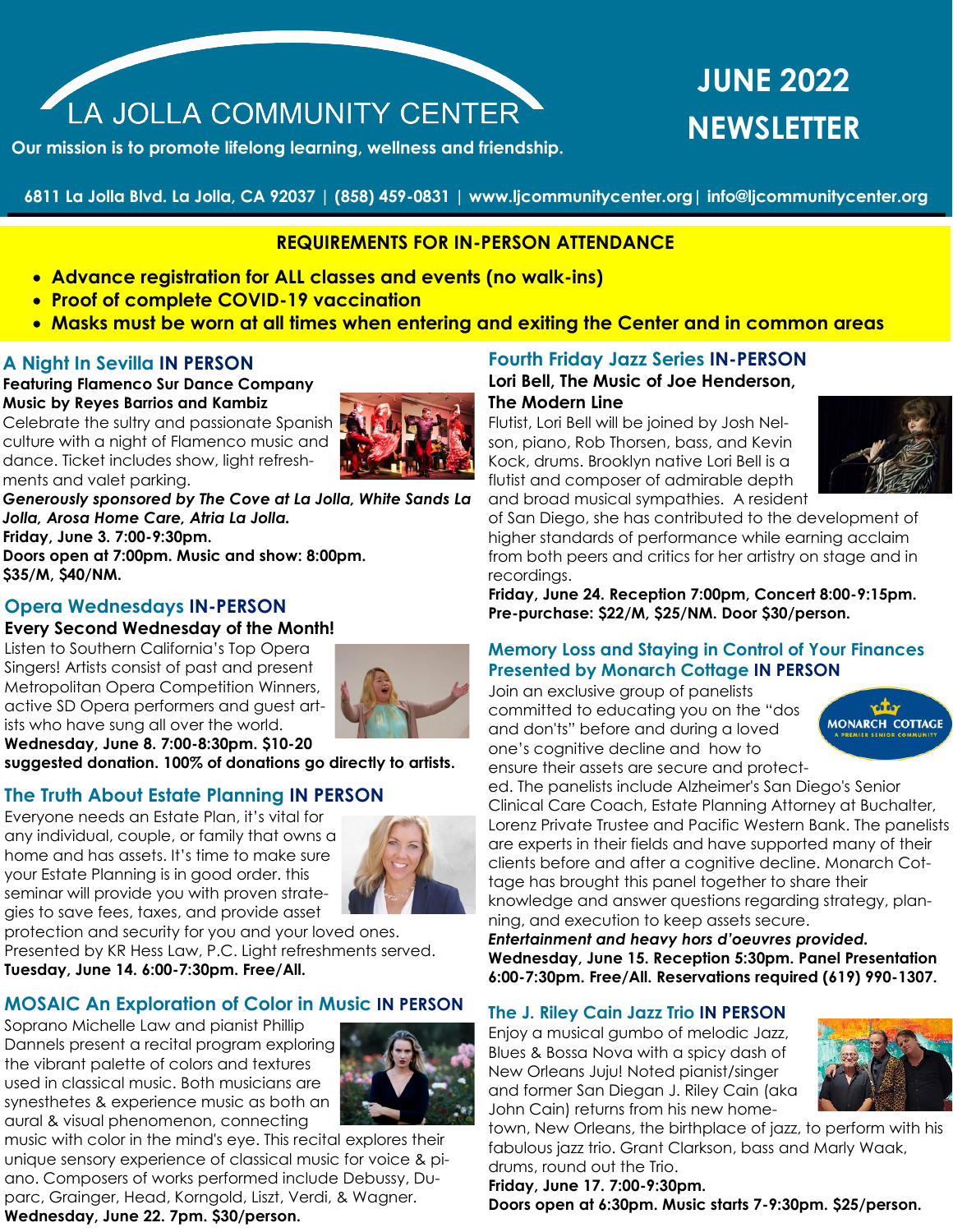## **NEW CLASSES & SPECIAL EVENTS**

## **Investment Club VIRTUAL**

## **Every First Thursday of the month**

Gain insight and discuss all things financial. Topics covered vary monthly and will include stock statistics; the importance of working with fiduciaries versus commissioned brokers; bond overview; diversification and minimizing market risk; and more.

Lead by John Weinstein, certified financial planner.

**Thursday, June 2. 2:00-3:00pm. Free/All.**

## **Wednesday Connect VIRTUAL**

## **Travel Packing Tips and Tricks with Suzie Piegza**

World traveler, adventure travel company owner, and La Jolla resident, Susie Piegza, will discuss tips for packing. From what to bring on the airplane for maximum comfort, to figuring out a flexible travel wardrobe to learning how to fit a week's worth of



clothes into a carry-on bag, this session is a must-see for anyone planning to travel.

**Wednesday, June 15. 10:00-11:00am. Free/All.**

## **Wednesday Connect VIRTUAL**

## **Understanding Financial Scams to Protect You and Your Loved Ones with David Lutomski, Private Client Banker.**

This presentation will address banking security issues on topics including: How to protect your credit and bank accounts, What to watch out for when receiving calls from individuals who say they are from financial institutions, Best practices when it comes to online fraud and financial caregiving.



**Wednesday, June 22. 10:00-11:00am. Free/All.**

## **American Mahjong Beginners IN-PERSON**

Learn the basics and fundamental rules of Mahjong. Classes include instruction, handouts and gameplay. The 2022 Mahjong Card (required) may be purchased online from the National Mahjong League. **Thursday, June 9 - July 14. 6 Wk. Course. 10:00am-12:30pm. \$175/M, \$200/NM.**



## **Better Bridge by Farr 4 Week Review Course IN-PERSON** *COMPLETE COVID Vaccination required to attend.*

## **Beginning**

Review: Rules of Bridge, Scoring, Basic Hand Evaluation, Basic Bidding Guidelines, Basic Playing Guidelines.



**Monday: June 20, 27, Tuesday: July 5, Monday: July 11. 10:30am - 12:30pm. \$90/M, \$100/NM.**

## **Intermediate**

Review: No Trump Opening Bids, Stayman & Transfer Bids, Weak 2 Opening Bids, Preemptive Bids, 2 Clubs Opening Bids, Slam Bidding Convention.

**Monday: June 20, 27, Tuesday: July 5, Monday: July 11. 2:00 - 4:00pm. \$90/M, \$100/NM.** 

**SAVE THE DATE:** Classic Film Series: Hosted by Leonard Maltin, In Association with the Cinema Society of San Diego **Thursdays, July 21 - August 11. Start time 7pm.**



**The La Jolla Community Center is home of the La Jolla Art Association**

## **LJAA Art Demonstrations IN-PERSON**

**Every Fourth Thursday of the Month**  The La Jolla Art Association membership includes local artists representing a variety of media from oil to watercolor, acrylic, digital, and more. These artists have been exhibiting their art and hosting receptions



at the LJCC for nearly a decade. Learn more about the artists through our monthly art demonstrations.

June Artist: Beverly Brock, Acrylic Pour.

**Thursday, June 23. 4-6pm. Light refreshments served. Free.**

## **LJAA New Exhibition Reception IN-PERSON**

The La Jolla Art Association presents a new exhibition from June 6 - August 5. The exhibit will feature a mixture of mediums including acrylic, oil, digital media, and photography. Paintings feature landscapes, abstracts, still life and digital art. All paintings are for sale. A portion of all sales benefit the LJCC. Info at www.lajollaartassociation.org

**Thursday, June 16. 4-6pm. Light refreshments served. Free/All.**

## **Acrylic Pour Workshop IN-PERSON**

Call it fluid art, liquid art, or acrylic pouring, there's nothing more satisfying than creating abstract masterpieces by letting pigment run amok. There are endless creative possibilities thanks to different



ways to combine acrylic paints and there's something so satisfying about watching it spill across a surface.

**Friday, June 24. 2-3:30pm. \$10/M, \$20/NM. Materials included. Please dress in clothes you don't mind getting pain on. Supplemented by the Marilyn Nass Creative Arts Fund.**

## **Digital Art Creation Using iPhone/iPad IN-PERSON**

Bring your device and photos to class to learn how to merge 2-3 images into 1, using the elements of each picture that you love! Come to class with two pictures already in your photo gallery; 1) picture of the sky with clouds, 2) picture of a tree or your favorite picture.



*\*read necessary app requirements on our website.* **Thursday, June 23. 2:00-3:30pm. \$10/M, \$20/NM. Supplemented by the Marilyn Nass Creative Arts Fund.**

## **iPhoneography IN PERSON**

## **Use the camera you have with you all the time!**

With your iPhone you can create spectacular photographs everywhere you go. You can easily practice and add to your visual memory and storytelling – every single day. This two-hour class will help you with the



nuts and bolts: how to take a great shot on your iPhone, how to organize and edit photos on your phone, and tips on how to share photos. Please bring your charged iPhone, Apple user ID and password with you for this hands-on class. **Wednesday, June 8. 10:00am-Noon. \$15/M, \$20/NM.**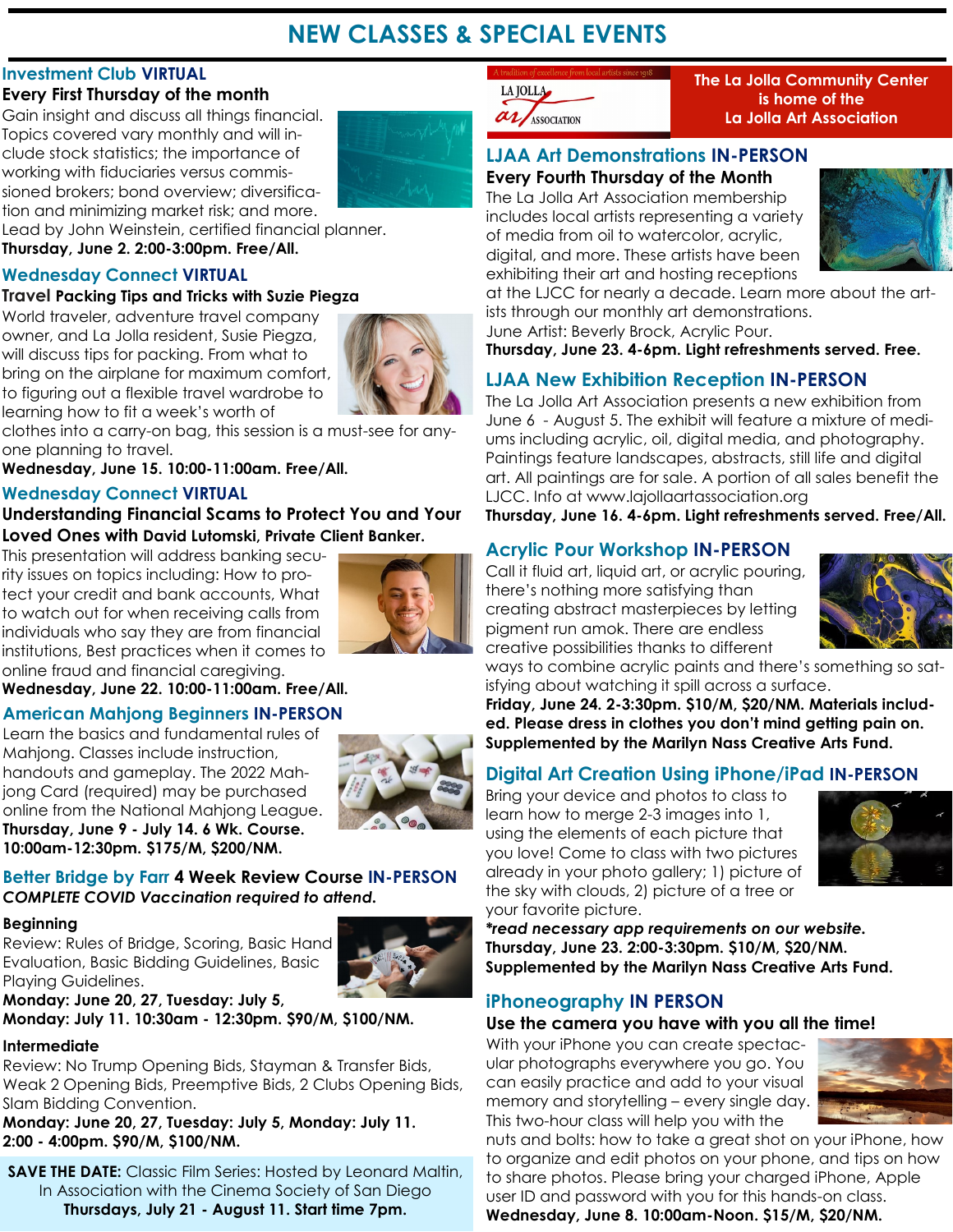## **Become A Member!**

Individual Membership: \$120 | Couple Membership: \$200

## **Please consider making a contribution today and make a lasting investment in our future!**

• Your gift will help us carry out our mission for many years ahead

• Enjoy significant tax savings while providing for a cause that's meaningful to you

**The La Jolla Community Center is a 501(c)(3) Tax ID 20-8682354 For more information, please contact Nancy Walters, Executive Director, (858) 459-0831**

## **ONGOING PROGRAMS**

**Register now! Limited seating and registration required. To register: www.ljcommunitycenter.org | (858) 459-0831 | info@ljcommunitycenter.org** 

## **Zumba with Ruth Karhu IN-PERSON**

Focuses on Latin rhythms and very easy-to-follow moves. The benefits are that it tones, enhances bone density, strength and flexibility, boosts metabolism and improves cognitive functions.

**Tuesdays, 10-11am & Fridays, 9-9:50am, Free/M, \$8/NM.**

## **Gentle Yoga with Bob Spindler IN-PERSON**

A very gentle style of hatha yoga designed to meet the specific health concerns and challenges seniors face including balance, posture, breathing and stretching. **Thursdays, 10-11am. \$5/M, \$10/NM.**

## **Deep Yoga Flow with Anne Marie Welsh IN-PERSON**

Connects breath to movement, so the physical practice of yoga (asana) becomes a meditation in motion that fosters flexibility, strength, focus and clarity. **No class May 2. Mondays & Wednesdays, 11am-12:15pm. \$5/M, \$10/NM.**

## **Kundalini Yoga with Guru Amrit IN-PERSON**

Balances the body, mind, emotions and uplifts the spirit. Its practice produces a deep healing process and a relaxed experience of consciousness. Class focuses on breathing and meditation and involves stretching and cardiovascular exercises.

**Fridays, 10-11am. Free/M, \$8/NM.**

## **Body Mind Dance Movement VIRTUAL**

Offers a supportive, gently paced and low-impact class in expressive dance. Added benefits of enhancing flexibility, balance, energy, emotional connection and body confidence.

## **Mondays, 9-10am. \$10/M, \$15/NM.**

## **Qi Gong Style Tai Chi VIRTUAL**

Gentle exercise benefits any age person coping with arthritis in joints by using easy movement to lubricate joints, and lowering high blood pressure by natural calming and relaxation.

**Thursdays, 10:30-11:15am. Free/All.**

## **Strength & Balance Class IN PERSON**

Age is no barrier to exercise. At any age, you can see improvement in your strength, balance, stamina, flexibility and more importantly the mental health benefits of exercise should never be underestimated.

**Wednesdays, 2-3pm. Free/M, \$8/NM. No Class 6/8 & 15.**

## **Chair Yoga & Meditation IN-PERSON**

This gentle form of yoga is practiced sitting on a chair and is especially suitable for all ages, people with balance or coordination issues, and those with disabilities. Chair yoga helps increase flexibility, lung capacity, circulation and strength, improves balance, and relieves stress. Class incorporates breathing exercises, stretching, yoga postures, and final relaxation along with Meditation techniques. Instructor: Sasha Briskin **Every Tuesday, 11:30am- 12:30pm. Free/M, \$10/NM.**

## **French Conversation IN-PERSON**

Whether you're a native Francophone or a proficient French speaker, conversation groups are a fantastic way to keep up your speaking and listening skills – plus you will make de *bons amis.*

**Tuesdays, 10:30am. FREE/M, \$5/NM.**

**Café Español IN-PERSON** Improve, learn and develop your Spanish conversation skills. Class lead by Olga Fabrick, native speaker and trained in Second Language Acquisition Methodology. Intermediate to Advanced Conversation levels. Currently reading "El Amante Japones" by Isabel Allende. **Mondays, 2:30pm. Free/M, \$5/NM.** 

## **LJCC Book Club IN-PERSON**

This book club is designed for people to be able to get together once a month to discuss good books. The goal of the book club is to have FUN, expand our horizons, and exchange ideas with other interesting people! With the LJCC Book Club, you can treat yourself and make sure that you are reading at least 1 good book a month.

**"The Lacuna" by Barbara Kingsolver Wednesday, June 22, 1:30-3pm**. **Free/All.** 

## **Social Bridge Groups IN-PERSON**

Do you enjoy Bridge? Have a group that wants to play at the LJCC? Reserve a room during the week.

**Various days and times available. Free/Members, \$5/Non-Members.** 

## **Social Mahjong IN-PERSON**

Join a game of Mahjong! Players must know the basic rules, be able to identify tiles and have a 2022 Mahjong card. Player level is mixed. There is no instruction given during the group play. If you have a set, please bring it.

#### **Tuesdays, 11:00 - 3:00 PM. Free/Member, \$5/Non-Member.**